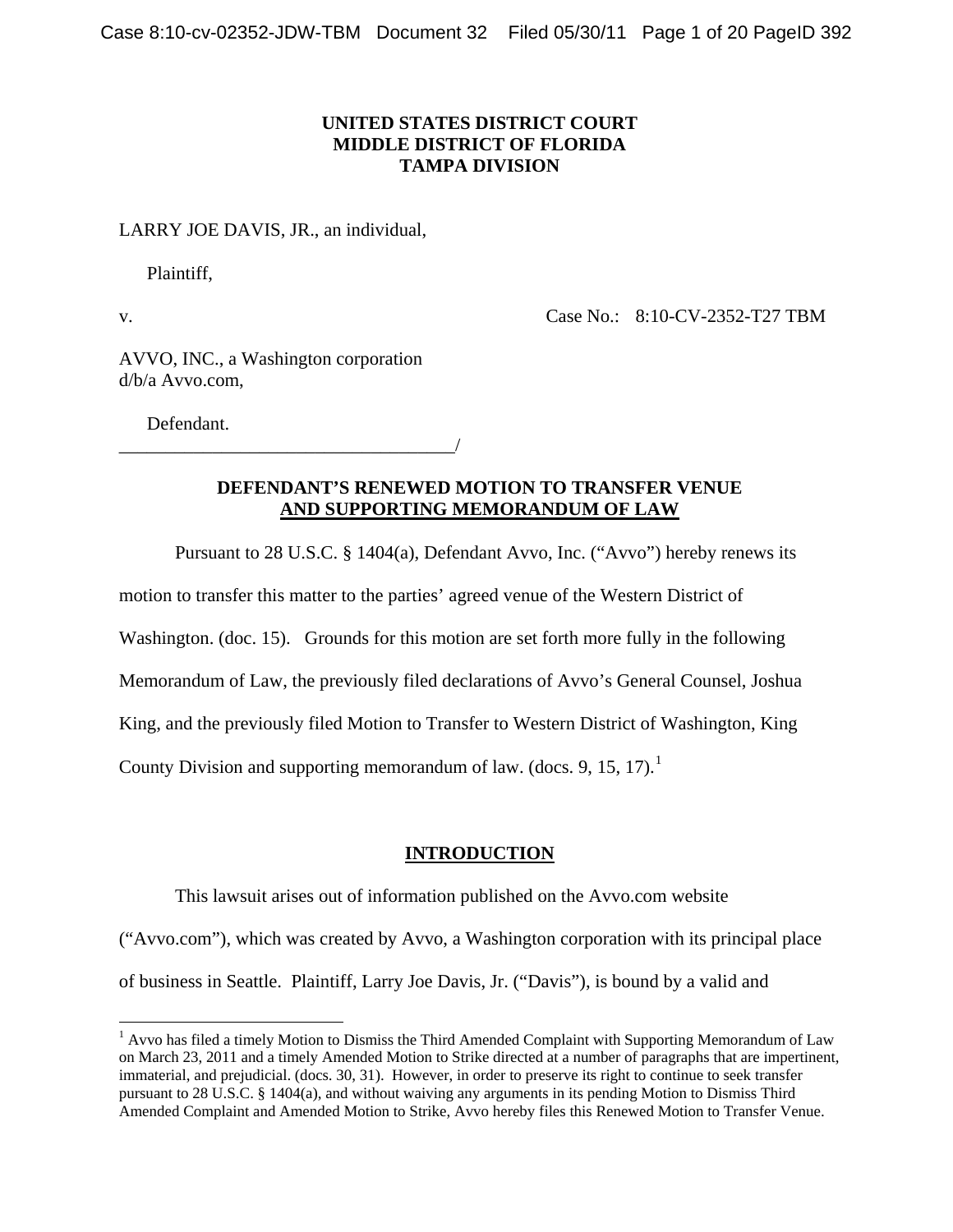enforceable forum selection clause that requires this action to be litigated only in King County, Washington. Because the forum selection clause is enforceable under federal law<sup>[2](#page-0-1)</sup> and because important policies support fulfilling the parties' contractual obligations and expectations, this Court should transfer this cause to the Western District of Washington, King County Division.

#### **BACKGROUND**

Avvo.com is a website that collects and displays publicly available information about attorneys from state bar associations and websites, including years of experience and disciplinary sanctions, and then rates attorneys in three basic areas: experience, industry recognition, and professional conduct. (doc. 9, Exhs. 3, 13, 16, 18, 20, 25, 27). Clients are able to submit reviews of their attorneys, and attorneys may submit peer endorsements. (doc. 9, Exh. 16). As with many websites, $3$  access to and use of Avvo.com is subject to and governed by Terms and Conditions of Use (the "Terms"), which were unchanged at all times relevant hereto. (doc. 17 at ¶¶3-4). The Terms clearly and unambiguously provide for the application of Washington law to the "Site terms and your use of the Site..." (doc. 9, Exh. 8; doc. 17 at \[5). The Terms also clearly and broadly require that any civil litigation concerning "any action at law or in equity *arising out of or relating to the Site* or these Site Terms shall be filed only in the state and federal courts located in King County, Washington and you hereby irrevocably and unconditionally consent and submit to the exclusive jurisdiction of such courts." (doc. 9, Exh. 8; doc. 17 at ¶6) (emphasis added)*.* The "claim your profile" pages demonstrate that, in order to gain access to Avvo.com and participate in editing one's profile, a user must accept the Terms.

<span id="page-1-1"></span> $\overline{a}$ 

<sup>&</sup>lt;sup>2</sup> Consideration of whether to enforce a forum selection clause in a diversity jurisdiction case is governed by federal law. *Stewart Org., Inc. v. Ricoh Oil,* 487 U.S. 22, 28-29 (1988); *P&S Bus. Machines, Inc. v. Canon USA, Inc.,* 331 F.3d 804, 806 (11<sup>th</sup> Cir. 2003).<br><sup>3</sup> *See, e.g.,* <https://pacer.login.uscourts.gov/cgi-bin/login.pl> (including links to website policies at bottom of page).

<span id="page-1-0"></span>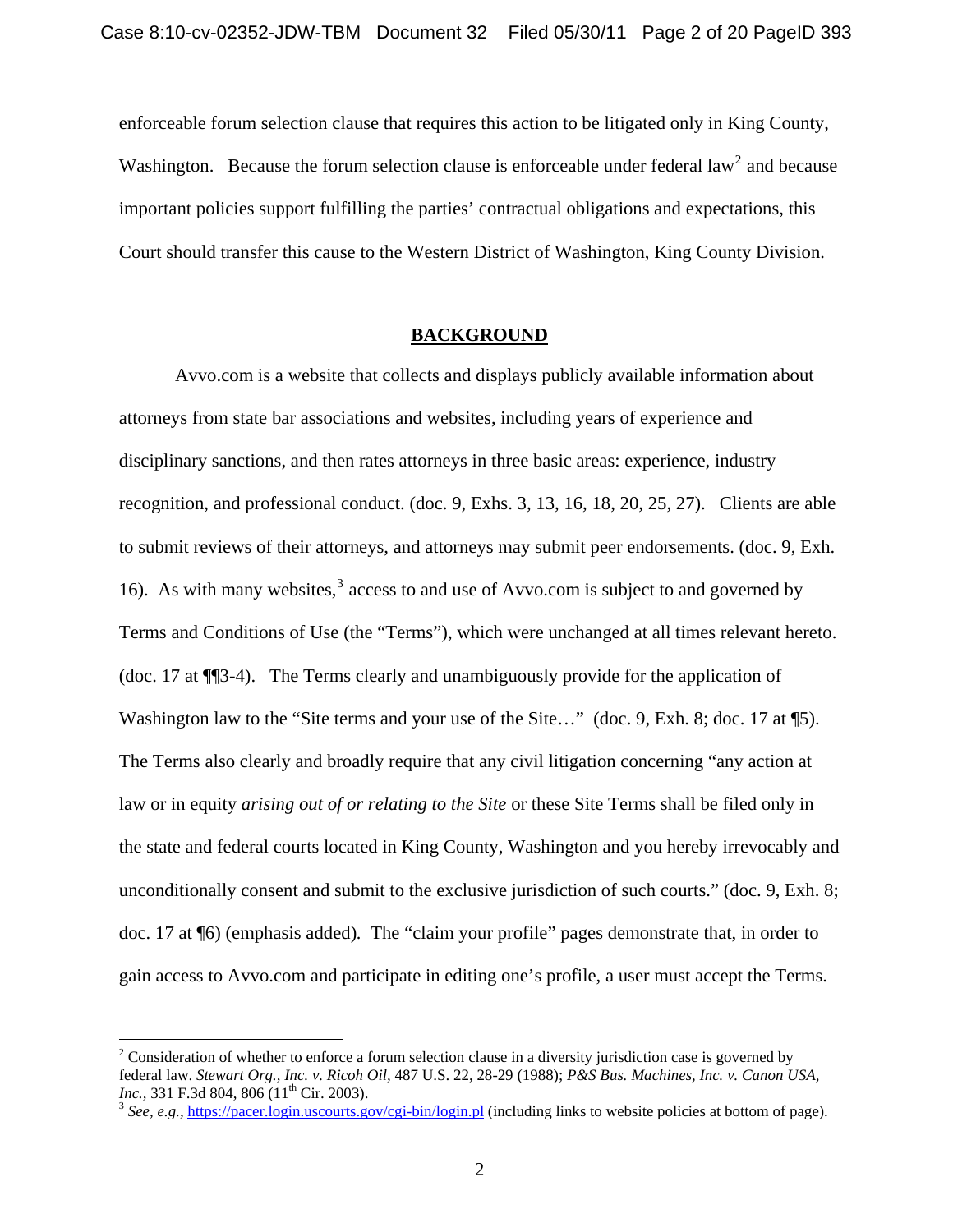(doc. 9, Exh. 7). Virtually every page of Avvo.com, including its initial landing page and search result pages, including the "claim your profile" pages, includes a prominent link to the Terms. (doc. 9; doc. 17 at ¶7).

Davis is a Florida lawyer who has sued Avvo.com because of his dissatisfaction with his attorney profile on Avvo.com. Davis filed his Third Amended Complaint on April 25, 2011. (doc. 26). Although the legal theories vary from pleading to pleading, they rely on the same<sup>[4](#page-1-1)</sup> factual allegations: Avvo allegedly published an incorrect business address, an inaccurate practice area listing and an unauthorized photo of Davis in his Avvo.com profile. Also common to all pleadings is the absence of any alleged damages; rather, Davis complains that he has received *additional* client inquiries.<sup>[5](#page-2-0)</sup> Davis now contends that these alleged errors constitute false advertising, unfair trade practices, and commercial misappropriation of likeness.

Davis has acknowledged that he visited Avvo.com, designated a password, logged into (i.e., "claimed") his profile and attempted to correct the "misinformation." (doc. 26, ¶26). Davis did not cease registration or discontinue using Avvo.com when confronted with the Terms. Instead, Davis edited his profile, updated it with biographic information and solicited and accepted client endorsements. (doc. 2, ¶¶ 14, 16, 18, 29; doc. 3, ¶¶ 30, 32, 49, 58; doc. 26, ¶26). At no time prior to filing suit did Davis attempt to repudiate the Terms, including in the multiple electronic communications between Davis and Avvo, beginning on August 17, 2010, in which Davis voiced his dissatisfaction with his Avvo rating, particularly insofar as it had given particular weight (or lack thereof) to his prior disciplinary history and his board

<u>.</u>

 $4$  Davis has apparently abandoned his prior complaint about the rating(s) that were assigned to him in his Avvo.com profile, which were quintessential opinion, as discussed in detail in Avvo's previously filed Motion to Dismiss Amended Complaint. (doc. 8).

<span id="page-2-1"></span><span id="page-2-0"></span> $<sup>5</sup>$  Specifically, Davis claims that he received client inquiries regarding hostile work environment cases, "which</sup> Plaintiff does not take as a health lawyer," although he insists that he "is versed in employer-side human resources compliance, as noted on his own web site, and is capable of consulting on 'hostile work environment' claims and compliance." (doc. 26, ¶¶ 21, 24).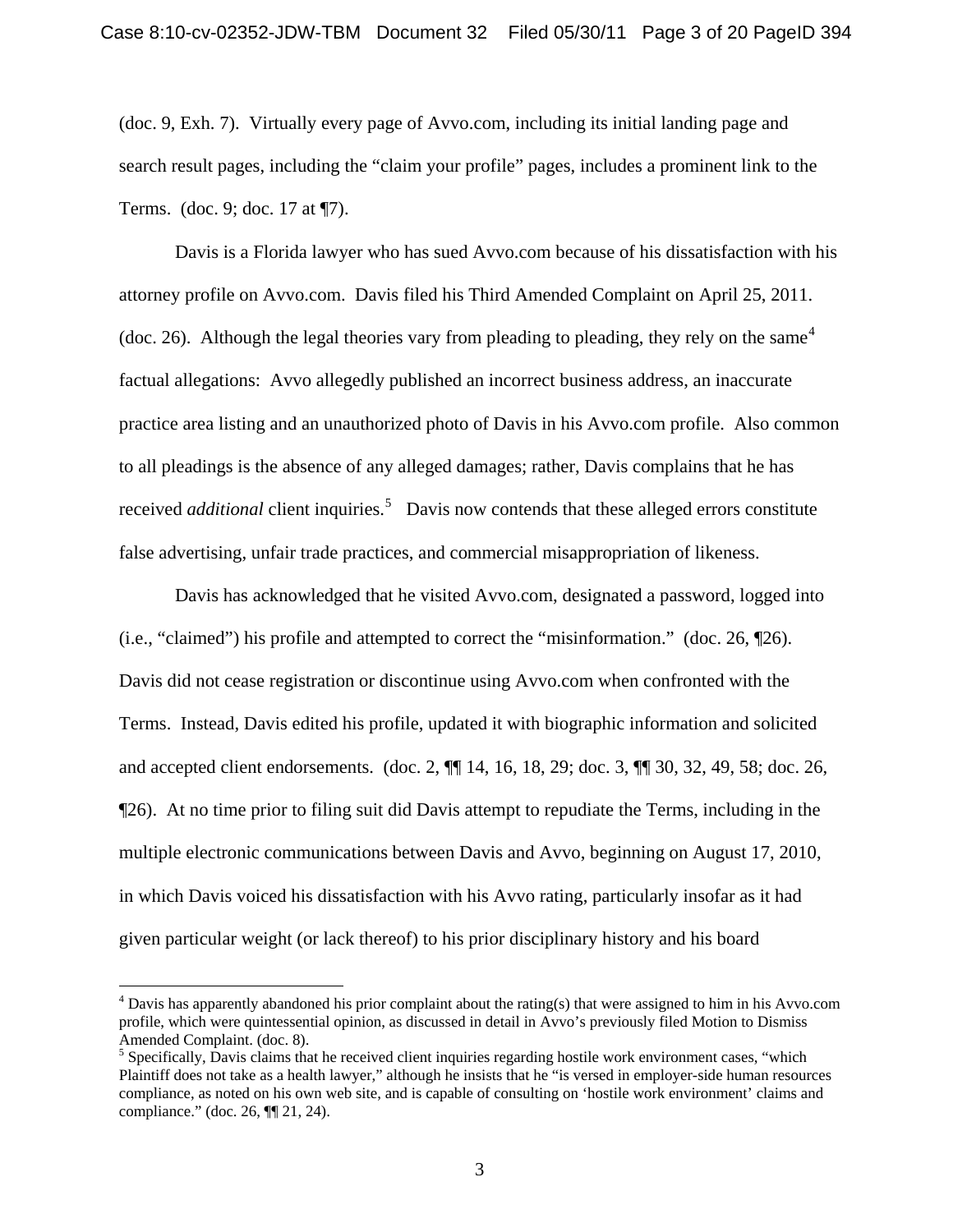certification. (doc. 17,  $\P9$  and Exhs. 2, 3, 5, 7, 9, 10, 11). It was only after Davis availed himself of the benefits of the website and was unhappy with the final results that he demanded to be "de-listed" from Avvo.com and thereafter filed suit.

### **ARGUMENT**

In a diversity case in which a forum selection clause designates a domestic forum, an appropriate procedure for seeking enforcement of the clause is a motion to transfer venue pursuant to 28 U.S.C. § 1404(a). *See Stewart Org., Inc.,* 487 U.S. at 28-29; *P&S Bus. Machines, Inc.,* 331 F.3d at 807; *Food Mktg. Consultants, Inc. v. Sesame Workshop*, 2010 W.L. 1571206, \*4 (S.D. Fla.), *approved,* 2010 W.L. 1571210 (S.D. Fla. 2010). Section 1404(a) provides that "[f]or the convenience of parties and witnesses, in the interest of justice, a district court may transfer any civil action to any other district or division where it might have been brought." 28 U.S.C.  $§$  1404(a).<sup>[6](#page-2-1)</sup>

A forum selection clause is *"a significant* factor that figures *centrally* in the district court's calculus" under Section 1404(a). *Stewart Org., Inc.,* 487 U.S. at 29 (emphasis added). Indeed, "while other factors might `conceivably' mitigate against a transfer ... the venue mandated by a choice of forum clause will rarely be outweighed by other 1404(a) factors." *P&S Bus. Machines, Inc.,* 331 F.3d at 807 (quoting *In re Ricoh Corp.,* 870 F.2d 570, 573 (11th Cir. 1989)); *i9 Sports Corp. v. Cannova*, 2010 W.L. 4595666, \*2 (M.D. Fla. 2010). By enforcing the contractual forum, a court is not attempting to limit the plaintiff's usual right to choose its forum, but is enforcing the forum the plaintiff already has chosen. *In re Ricoh Corp.,* 870 F.2d

<span id="page-3-0"></span><sup>&</sup>lt;sup>6</sup> Because Avvo is domiciled, and has its principal place of business, in Seattle, Washington, the Western District of Washington, King County Division, is a proper venue for this action. *See* doc. 17 at ¶12; 28 U.S.C. § 1391(a)(1) (In a diversity action, venue is properly laid in "a judicial district where any defendant resides, if all defendants reside in the same state.")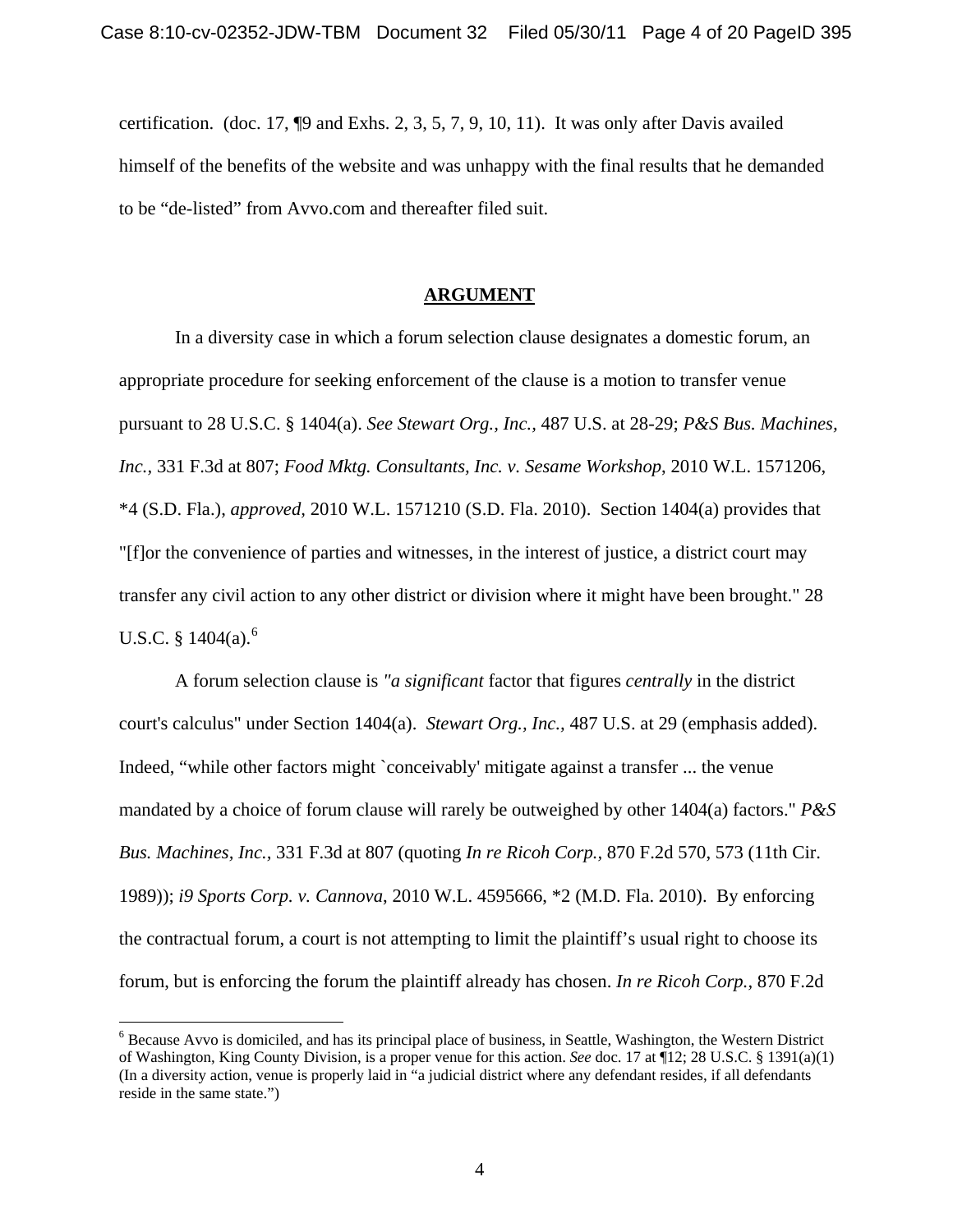at 573*.* Under such circumstances, the plaintiff's forum choice is not entitled to any deference. *Id.* (emphasis added). To the contrary, such deference "would only encourage parties to violate their contractual obligations, the integrity of which are vital to our judicial system." *Id. See also Murray v. Quiznos Franchising LLC*, 2006 W.L. 1529540, \*2 (M.D. Fla. 2006) (plaintiff's forum choice not afforded deference when case was initially in a forum other than where agreed upon by parties). Instead, the opponent of a valid, reasonable choice of forum clause bears the heavy burden of persuading the court that the contractual forum is "sufficiently inconvenient" to justify retention. *In re Ricoh Corp.,* 870 F.2d at 573*.*

Thus, "[a] valid forum selection clause [should be] given controlling weight in all but the most exceptional cases." *Stewart Org., Inc.*, 487 U.S. at 33. Although courts consider other factors such as plaintiff's initial choice of forum, convenience of the parties and witnesses, relative ease of access to sources of proof, availability of compulsory process for witnesses, location of relative documents, financial ability to bear the cost of the change, and all other practical problems that make trial of the case easy, expeditious, and inexpensive, these other factors rarely outweigh the venue mandated by a forum selection clause. *See, e.g., i9 Sports Corp.*, 2010 W.L. 4595666 at \*4; *Pods, Inc. v. Paysource, Inc.,* 2006 W.L. 1382099, \*3 (M.D. Fla. 2006); *American Aircraft Sales Internat'l, Inc. v. Airwarsaw, Inc.,* 55 F. Supp. 2d 1347, 1351 (M.D. Fla. 1999). Instead, "this Court must transfer this case to the contractually agreed upon forum unless this case presents one of the rarest or most exceptional situations." *Murray,*  2006 W.L. 1529540 at \*3.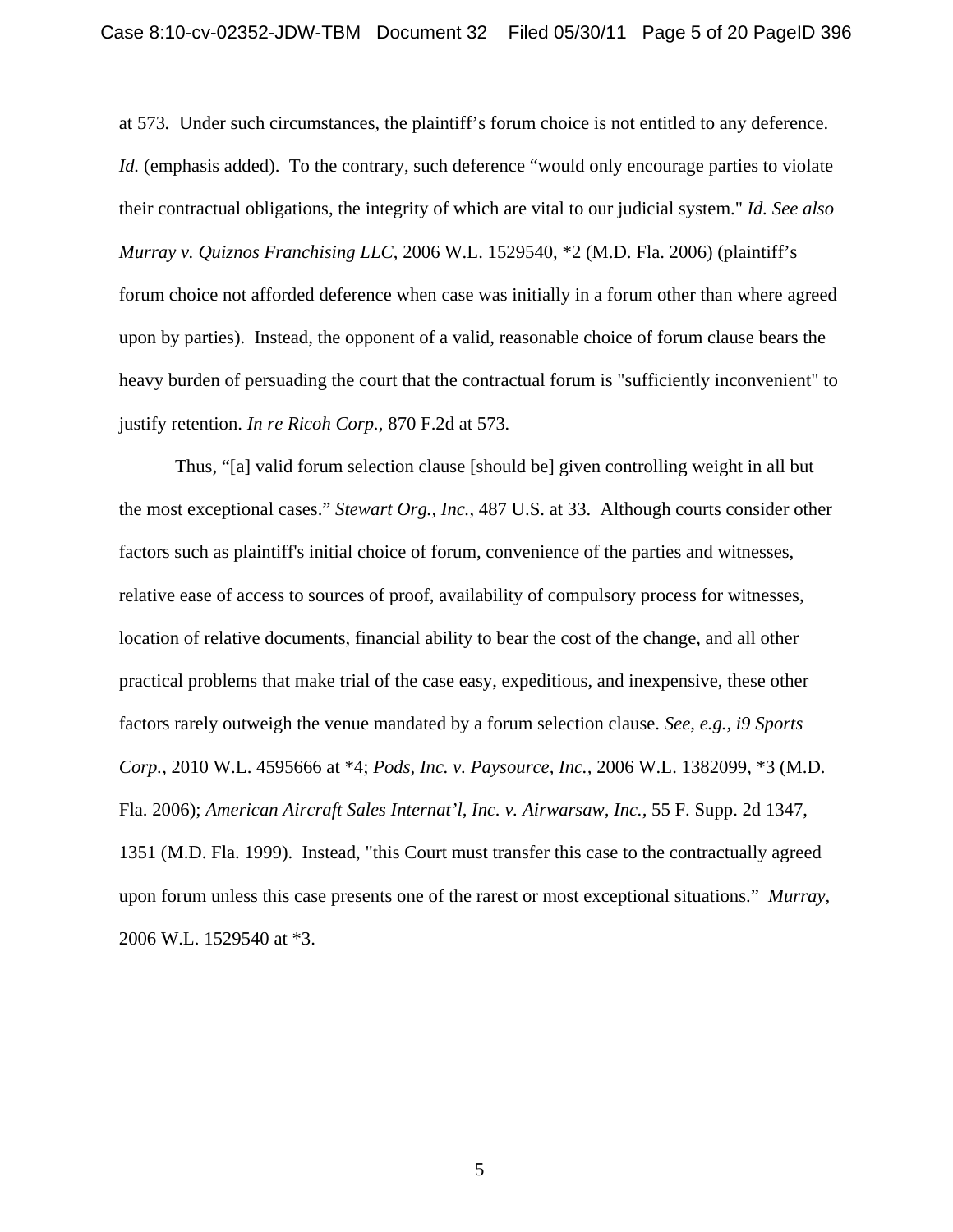### **I. The Forum Selection Clause Is Valid and Enforceable**

The validity of a forum selection clause is determined by the rules governing the enforcement of contracts in general. *See, e.g., In re Ricoh Corp.,* 870 F.2d at 573-74; *P & S Bus. Machines, Inc.,* 331 F.3d at 807; *Pods, Inc.,* 2006 W.L. 138209 at \*1. Parties to a contract can agree in advance to submit to the jurisdiction of a given court. *See Alexander Proudfoot Co. World Headquarters, L.P. v. Thayer,* 877 F.2d 912, 921 (11th Cir. 1989); *Food Marketing Consultants, Inc*., 2010 W.L. 1571206 at \*5; *Consolidated Mgmt. Sys., Inc. v. Dennis*, 2008 W.L. 2694107, \*2 (M.D. Fla. 2008). Indeed, "enforcement of valid forum-selection clauses, bargained for by the parties, protects their legitimate expectations and furthers vital interests of the justice system." *Stewart Org., Inc.*, 487 U.S. at 33 (Kennedy, J., concurring).

Consequently, forum selection clauses are presumptively valid. *See, e.g., M/S Bremen v. Zapata Off-Shore Co.*, 407 U.S. 1, 15 (1972); *Krenkel v. Kerzner Internat'l Hotels, Ltd.,* 579 F.3d 1279, 1281 (11th Cir. 2009); *P & S Bus. Machines, Inc.,* 331 F.3d at 807; *i9 Sports Corp.*, 2010 W.L. 4595666 at \*2; *Uribe v. Tuscany Preserve Devel., Inc.*, 2009 W.L. 111667, \*1 (M.D. Fla. 2009); *Pods, Inc.,* 2006 W.L. 1382099 at \*1. Absent a "strong showing" that enforcement would be unfair or unreasonable under the circumstances, forum selection clauses must be enforced. *See, e.g., Krenkel*, 579 F.3d at 1281; *M/S Bremen*, 407 U.S. at 15; *Consolidated Mgmt. Sys., Inc., 2008 W.L. 2694107 at \*2. This burden is "extremely difficult to overcome." Picken v. Minuteman Press Internat'l, Inc.,* 854 F. Supp. 909, 911 (N.D. Ga. 1993) (citing *In re Ricoh*, 870 F.2d at 573).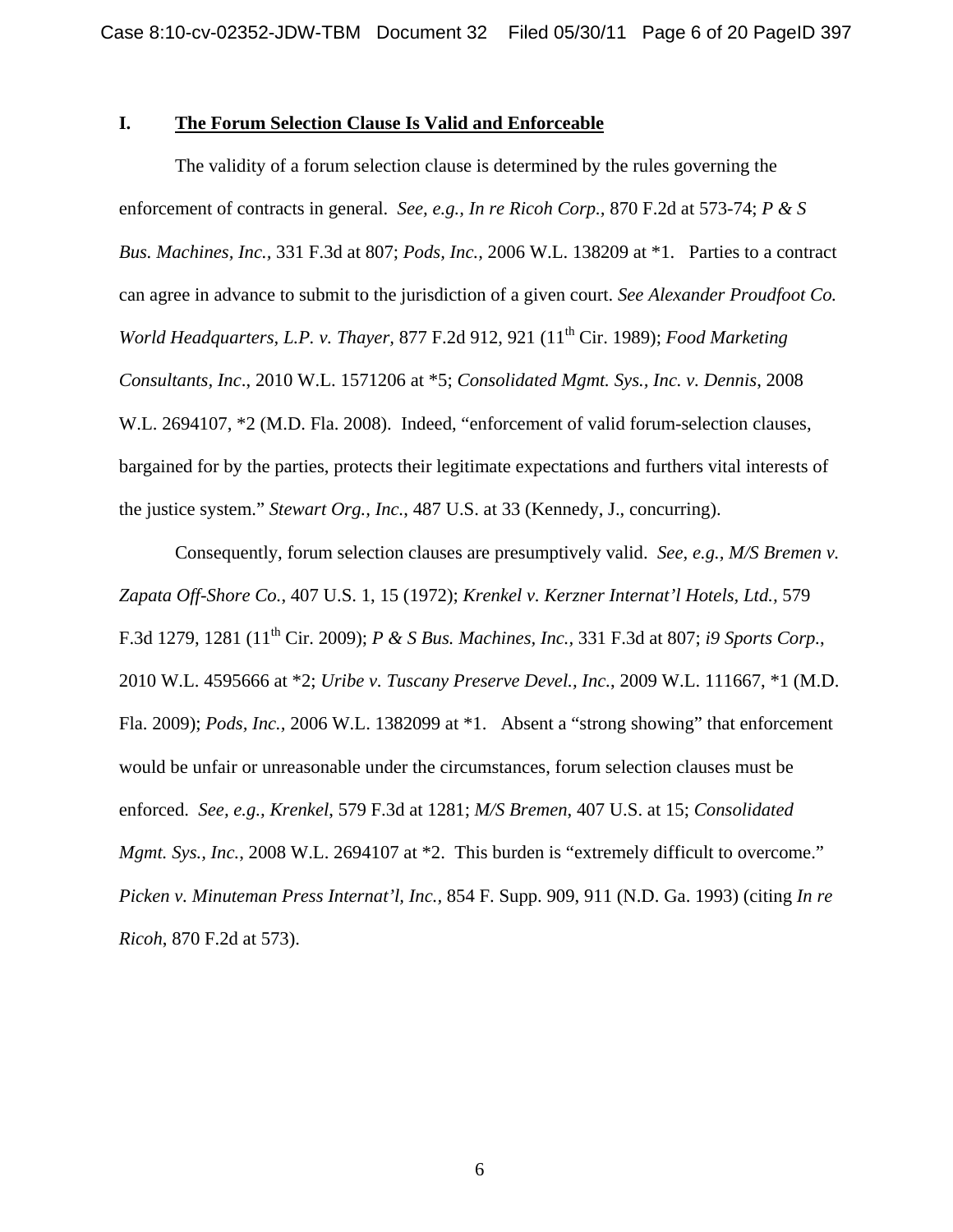# **A. Davis Has Failed to Satisfy the Heavy Burden to Invalidate the Forum Selection Clause**

This Court should disregard the forum selection clause as unreasonable only if Davis demonstrates that (1) the formation of the forum selection clause resulted from fraud or overreaching; (2) Davis would be deprived of his day in court because of inconvenience or unfairness; (3) the chosen law (Washington) would deprive Davis of a remedy; or (4) enforcement of the forum selection clause would contravene public policy. *See, e.g., Lipcon v. Underwriters at Lloyd's, London, 148 F.3d 1285, 1292 (11<sup>th</sup> Cir. 1998); <i>Van Zyl v. Aviatour, Inc.,* 2009 W.L. 2025159, \*4 (M.D. Fla. 2009). None of these factors are present in this case.

Davis has not disputed that he accepted the Terms.<sup>[7](#page-3-0)</sup> He has not claimed that the Terms, which are referenced via "hyperlink" at the bottom of each page of Avvo.com, were not readily accessible. (doc. 9, Exhs. 1-15; doc. 17 at ¶7). Davis does not argue that the forum selection clause was procured by fraud. Nor did he decline to register or discontinue using Avvo.com once confronted with the Terms. Instead, Davis claimed his profile, updated it with biographic information and solicited and accepted client endorsements. At no time did Davis repudiate, or attempt to repudiate, the Terms, including in the multiple electronic communications between Davis and Avvo regarding his unhappiness with his Avvo rating. (doc. 17 at ¶9 and Exhs. 2-11). Had Davis, a board-certified lawyer, at any time determined that the Terms were unsatisfactory, he was free to discontinue his account registration and cease using Avvo.com. Instead, he willingly and voluntarily accepted the Terms and the benefits of the contractual arrangement

 $\overline{a}$ 

<span id="page-6-0"></span> $<sup>7</sup>$  State and federal courts within the Eleventh Circuit and elsewhere routinely uphold browsewrap agreements and</sup> similar web-based contracts, such as so-called "clickwrap" agreements, based upon general contract principles. *See, e.g., ProCD, Inc. v. Zeidenberg, 86 F.3d 1447, 1449 (7<sup>th</sup> Cir. 1996); <i>Snap-on Bus. Solutions, Inc. v. O'Neil & Assocs., Inc.,* 708 F. Supp. 2d 669, 682-83 (N.D. Ohio 2010); *Exceptional Urgent Care Ctr. I, Inc. v. Protomed Med. Mgmt. Corp.,* 2009 W.L. 2151181, \*6 (M.D. Fla. 2009); *Brueggemann v. NCOA Select, Inc.,* 2009 W.L. 1873651, \*2 (S.D. Fla. 2009); *Southwest Airlines Co. v. BoardFirst, LLC*, 2007 W.L. 4823761, \*5 (N.D. Tex. 2007); *Briceno v. Spring Spectrum, L.P.,* 911 So. 2d 176, 178 (Fla. 3d DCA 2005); *Cairo, Inc. v. Crossmedia Servs.,* 2005 W.L. 756610, \*4-6 (N.D. Cal. 2005).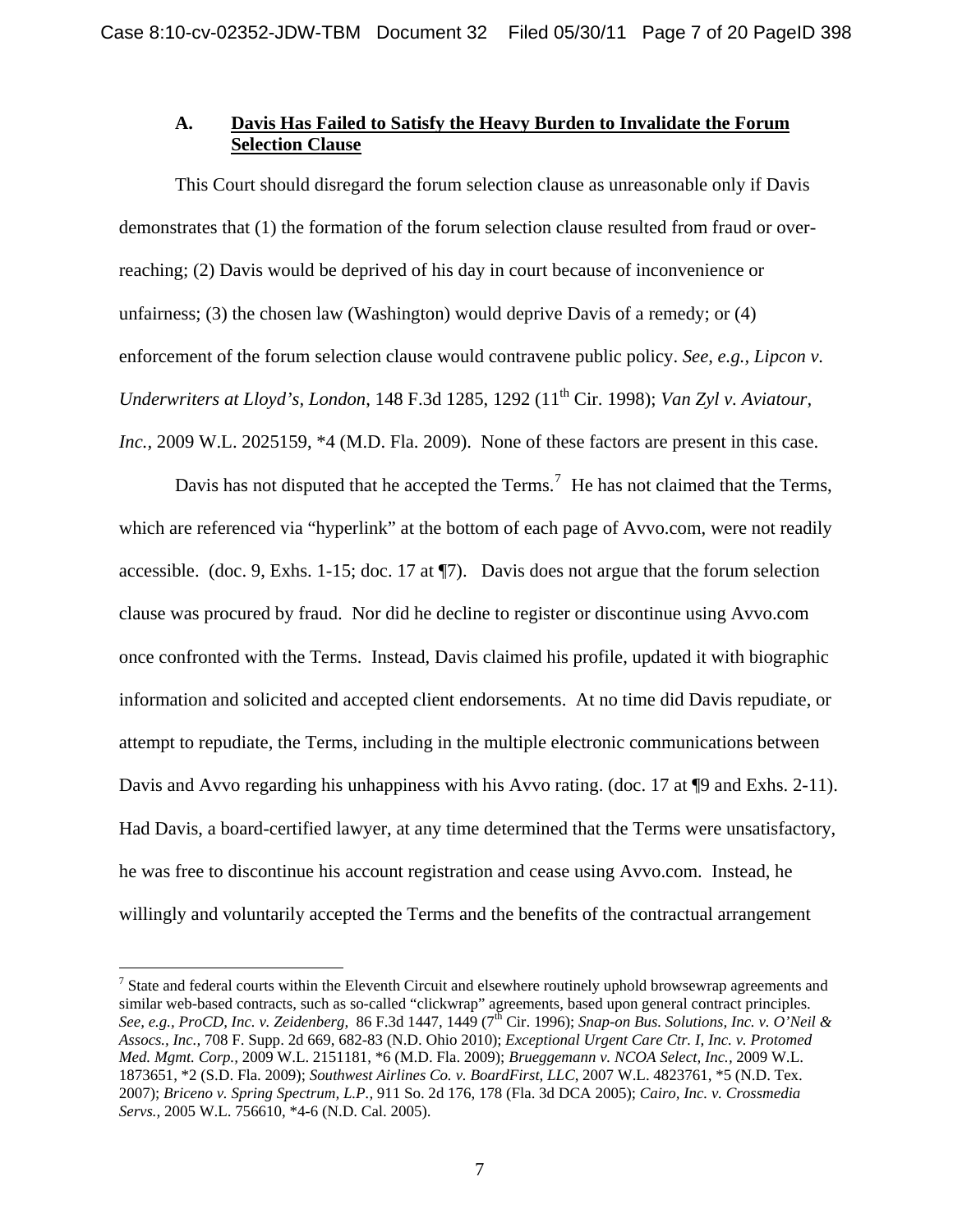with Avvo that allowed him to modify and enhance his free Avvo profile. As discussed in detail in Avvo's previously filed Motion to Dismiss Amended Complaint and Supporting Memorandum of Law (doc. 8) and Motion to Transfer to Western District of Washington, King County Division (doc. 15), both of which Avvo incorporates by reference in their entirety as if fully set forth herein, the Terms govern the relationship of the parties, including the choice of law and forum for this dispute.

In a hasty and belated attempt to avoid the effect of these Terms, Davis now purports to dispense with them with a dismissive, sweeping, conclusory and wholly unsubstantiated claim of unenforceability "either due to duress, mistake, procurement of contract by illegality, fraud in the inducement, unconscionability, unclean hands, or other theories." (doc. 26, ¶26). This conclusory allegation is simply insufficient to satisfy Davis' weighty burden of showing that the forum selection clause *itself* is the product of fraud or that fraud caused the inclusion of the clause in the Terms. *See Scherk v. Alberta Culver Co.,* 417 U.S. 506, 519 n. 4 (1974). "By requiring the plaintiff specifically to allege that the choice clause itself is unenforceable, courts may ensure that more general claims of fraud will be litigated *in the chosen forum,* in accordance with the contractual expectations of the parties." *Lipcon*, 148 F.3d at 1296 (emphasis in original). This burden is based on sound policy favoring forum selection clauses, which are agreements by the parties concerning where disputes are to be resolved. A claim for fraud is just one of the many disputes that might arise. "If a forum clause were to be rejected whenever a plaintiff asserted a generic claim of fraud in the inducement, ... forum clauses would be rendered essentially meaningless." *REO Sales, Inc. v. Prudential Ins. Co.,* 925 F. Supp. 1491, 1495 (D. Colo. 1996).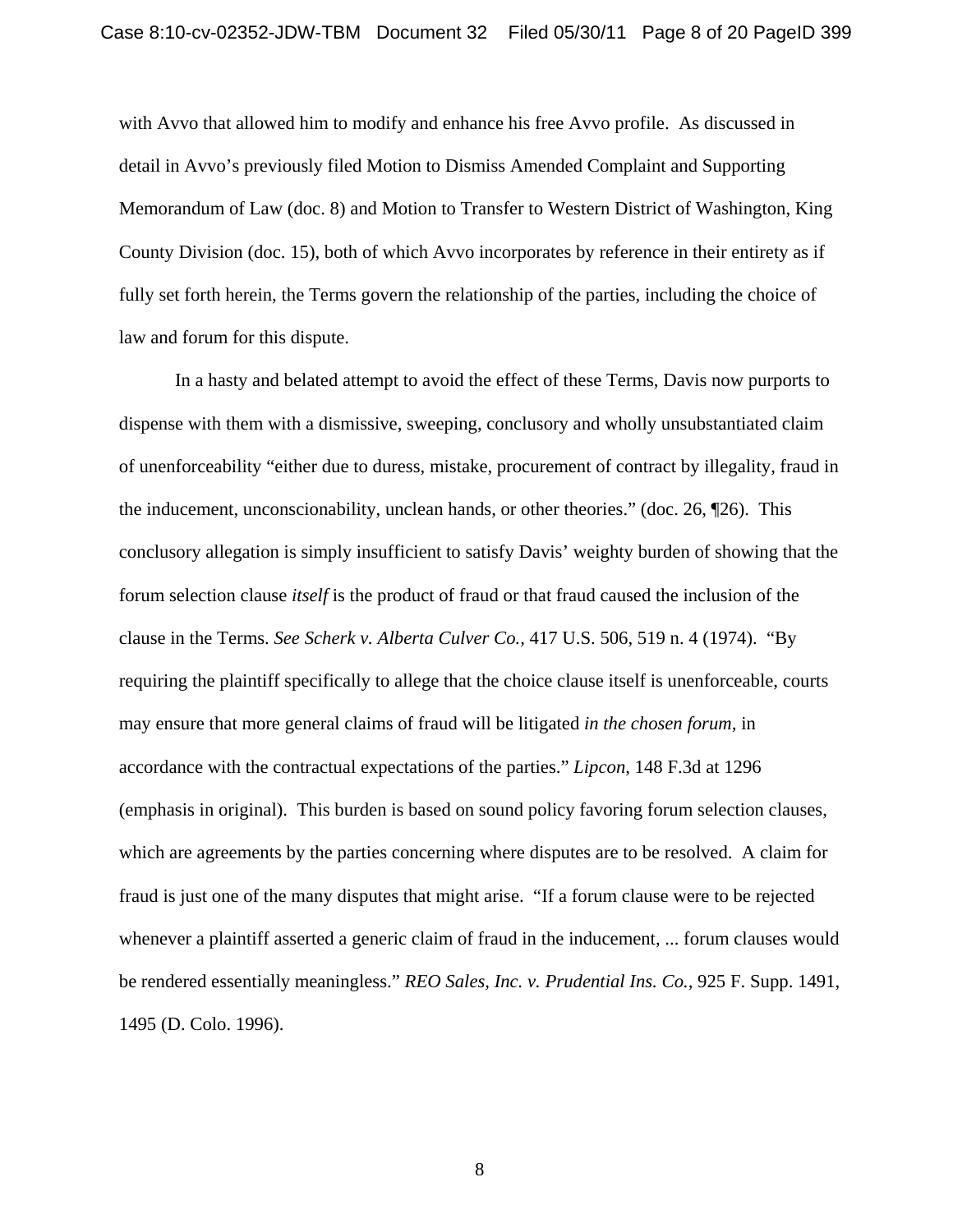As noted above, Davis has alleged no facts supporting a claim that Avvo procured the forum selection clause by fraud. Rather, that Davis freely assented to the Terms and the forum selection clause, logged into his Avvo.com profile, took advantage of the various features offered by the site, including adding information to his biographical data, soliciting clients to offer endorsements, accepting such endorsements, and including a reference to his boardcertified status, and further ratified the Terms by continuing to use and access Avvo.com on numerous subsequent visits. (doc. 3,  $\P$ [10, 11, 19, 20, 30, 32, 34, 44, 49, 60; doc. 2,  $\P$ [14, 29, 43, 45, 51, 59, doc. 26, ¶26). Davis did not repudiate, or attempt to repudiate, the Terms, even during several back-and-forth electronic communications with Avvo regarding Davis' dissatisfaction with his Avvo rating. (doc. 17, ¶9, and Exhs. 2-11). Davis accepted the Terms, including the choice of law clause (Washington) and mandatory and exclusive forum selection clause (King County, Washington). *See, e.g., Mortgage Plus, Inc. v. DocMagic, Inc.,* 2004 W.L. 2331918, \*6 (D. Kan. 2004).

Davis had "every opportunity not to agree to be bound by the [Terms] and discontinue [using Avvo.com]." *Ploharski v. eBay, Inc.,* 2000 W.L. 35778242, \*5 n. 8 (N.D. Ga. 2000). By his own admission, Davis is a sophisticated lawyer with decades of legal experience; presumably "he is aware that it is his obligation to apprise himself of all contractual provisions prior to" assenting to its terms. *Id.* Rather than challenge the Terms, he voluntarily agreed to them and deliberately accepted their benefits. To allow Davis to "disavow" such Terms would render illusory the enforcement of browsewrap agreements and other web-based and electronic or digital contracts. *See, e.g. Exceptional Urgent Care Ctr. I, Inc.,* 2009 W.L. 2151181, \*8; *Burcham v. Expedia, Inc.,* 2009 W.L. 586513, \*3-4 (E.D. Mo. 2009) (enforcing terms of use against user who did not see the terms but accepted the benefits of the website's services).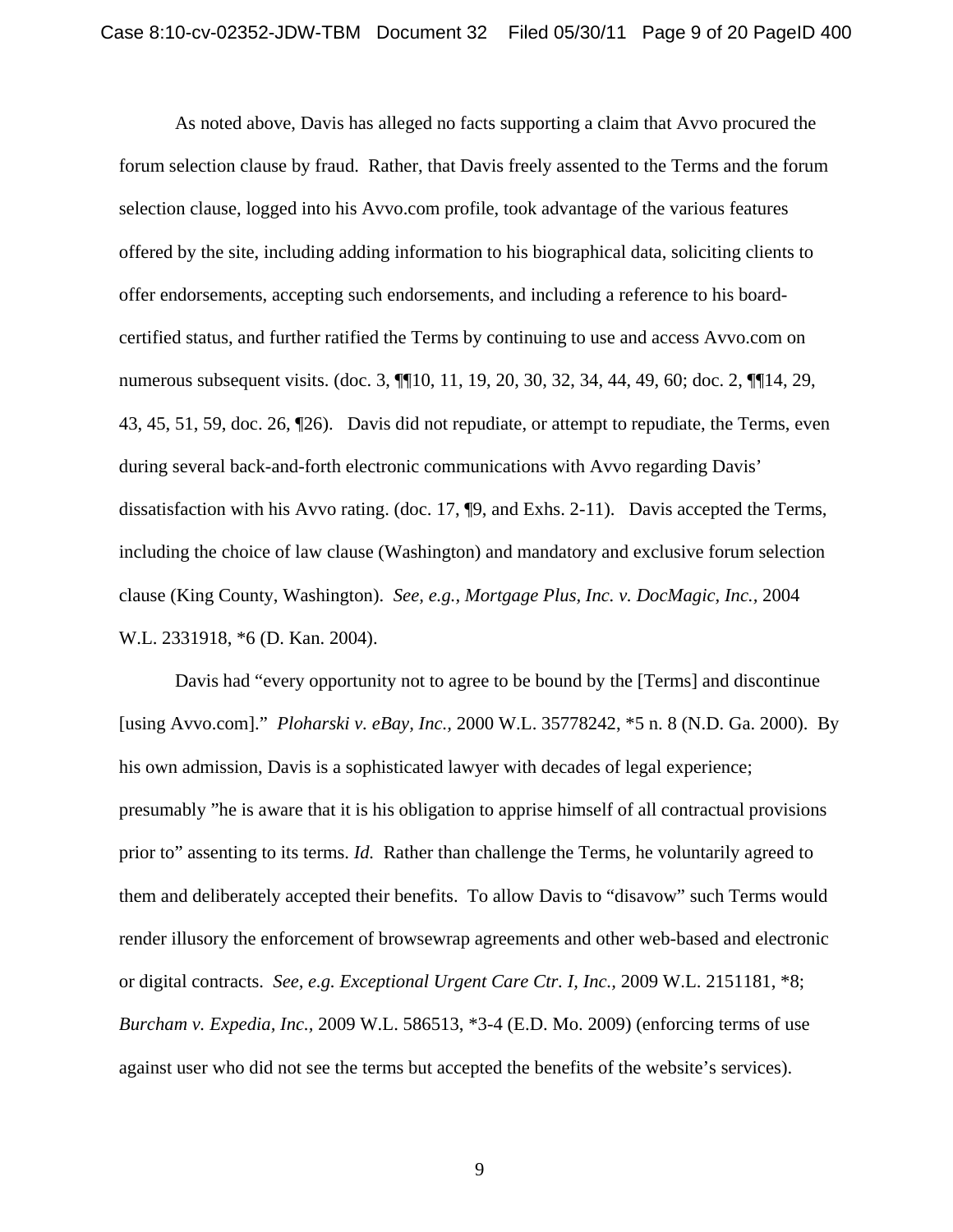Given the complete absence of any factual allegations supporting Davis' sweeping and conclusory assertions of unenforceability, illegality, fraud, unconscionability, unclean hands, etc., Avvo respectfully submits that this Court can dispense with such unsubstantiated arguments in an equally summary fashion.

## **B. Davis' Attempt to "Disavow" the Terms Is Inadequate to Defeat a Valid Choice of Law Provision**

Alternatively, Davis purports to "disavow[], *at this time*, reliance on any fact which occurred after Plaintiff logged on to the Avvo.com site (August 17, 2010)" (doc. 26) (emphasis added), while simultaneously reserving the right to "seek future leave of Court to supplement this action to allege post-filing allegations of fact and associated claims." (doc. 21). Davis further states that "[a]ll claims in this action accrued prior to this arguable 'start date' of the Terms of Use. As such, the Terms of Use are not applicable to any aspect of this action." (doc. 26, ¶26). Notwithstanding this purported "disavowal," the Third Amended Complaint is replete with allegations about events occurring after Davis claimed his profile or wholly irrelevant to the underlying claims. (doc. 26, ¶¶ 27, 28, 29, 31, 32, 34, and 41). Moreover, Davis' purported "disavowal" of certain time frames does not alter the facts that supposedly gave rise to his alleged injury, i.e., incorrect business address, inaccurate practice area, and unauthorized photo. Davis' attempt to "draft around" the Terms should be rejected as nothing more than an untimely attempt to repudiate the agreement after accepting its benefits.

## **II. The Entire Case Should Be Transferred to Washington**

The forum selection clause contained in the Terms establishes a legal agreement between Davis and Avvo that encompasses Davis' claims. In the Eleventh Circuit, contractual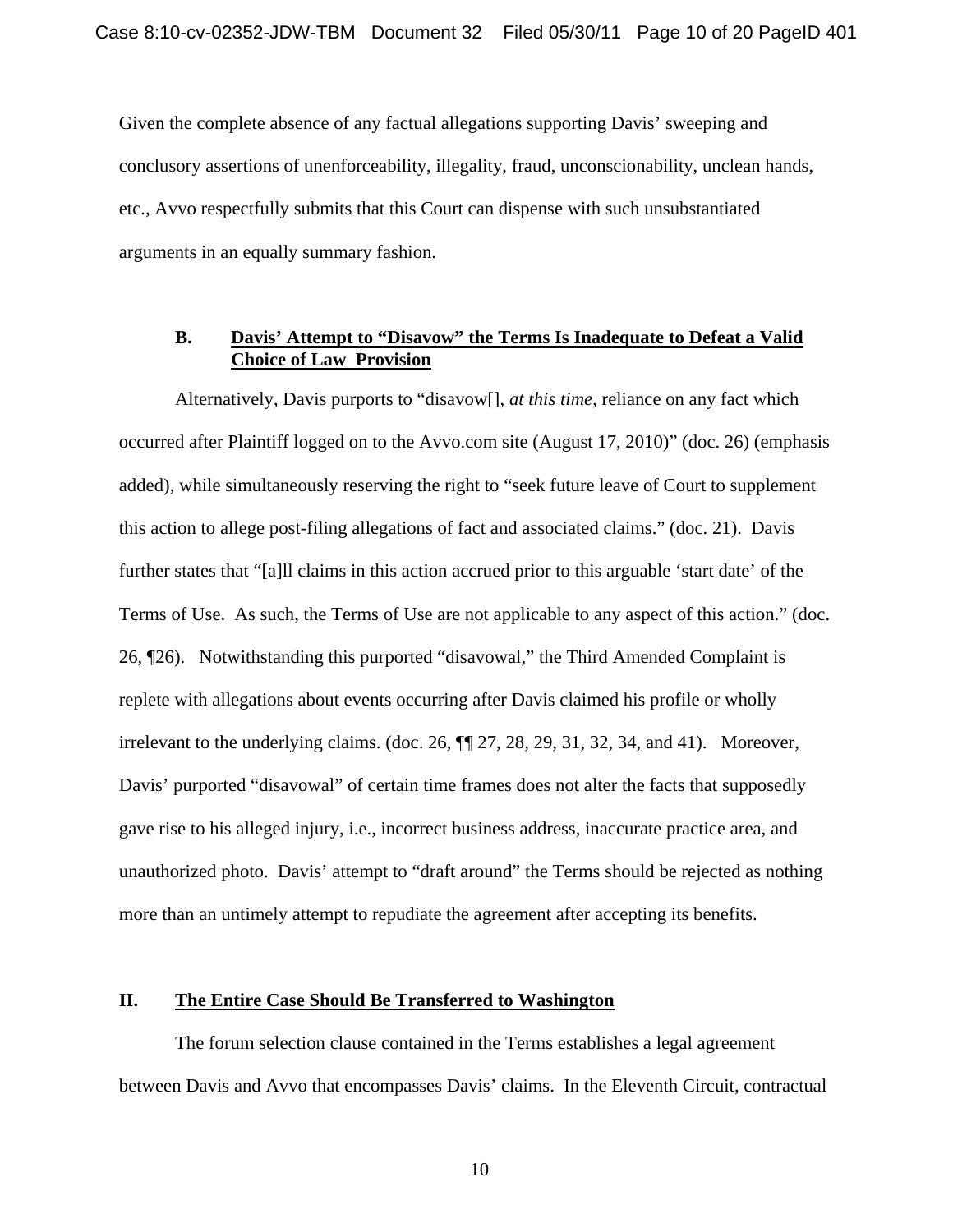forum selection clauses "referencing 'any lawsuit regarding this agreement' and 'any action brought by either party in any court' have been broadly construed to include contract claims 'arising directly or indirectly from' the contractual relationship, as well as tort and extracontractual claims." *United States ex rel. Bayer Clothing Group, Inc. v. Tropical Shipping & Constr. Co.,* 2006 U.S. Dist. LEXIS 70671, \*8 (M.D. Fla. 2006) (citations omitted); *see also Stewart Org., Inc. v. Ricoh Corp.,* 810 F.2d 1066, 1070 (11th Cir. 1987), *aff'd and remanded*, 487 U.S. 22 (1988) (it was "clear from the language of the agreement that the forum selection clause encompassed any dispute arising out of or in connection with the dealer-manufacturer relationship," because it referred to *"any* 'case or controversy arising under or in connection with this Agreement'."); *Food Marketing Consultants, Inc.,* 2010 W.L. 1571206, at \*11; *McNair v. Monsanto Co.,* 279 F. Supp. 2d 1290, 1307-08 (M.D. Ga. 2003); *Picken*, 854 F. Supp. at 911.

# **A. The Forum Selection Clause Applies to All of Davis' Claims, Regardless of their Current Labels**

Thus, clauses referencing "any lawsuit regarding this agreement" and "any action brought by either party in any court" have been construed broadly to include contract claims "arising directly or indirectly from" the contractual relationship, as well as tort and extracontractual claims. *See, e.g., Pods, Inc.,* 2006 W.L. 1382099 at \*2; *Stewart Org.,* 810 F.2d at 1070 ("[c]ommercial contractual issues are commonly intertwined with claims in tort or criminal or antitrust law"). This Court has recognized that claims such as unfair trade practices and other tort claims may fall within a valid forum selection clause. *Pods, Inc.,* 2006 W.L. 1382099 at \*4 n. 5.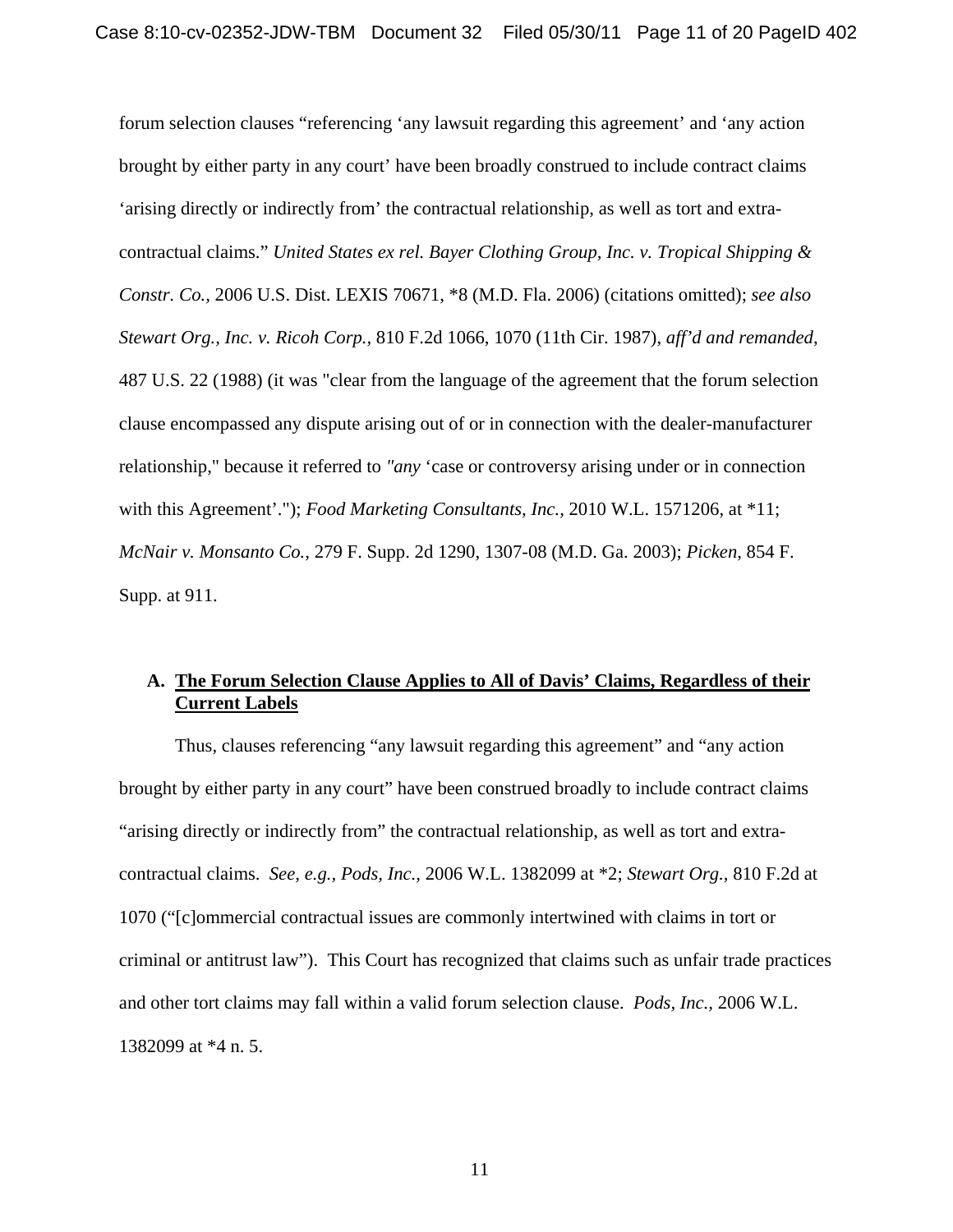Other courts in this circuit have construed similar forum selection clauses apply to claims such fraud and negligence. In *McNair,* for example, plaintiffs purchased cottonseed pursuant to an agreement that contained a forum selection clause designating venue for "all disputes arising under [the] Agreement." 279 F. Supp. 2d at 1307. Plaintiffs subsequently sued for breach of warranty, product liability, negligence, and fraud. Noting that "the intention of the parties as reflected by the wording of particular clauses and the facts of each case" governs whether tort claims are subject to a forum selection clause, the court focused on the "expansive" nature of the clause to conclude that *all* claims were subject to the forum selection clause because all arose from the purchase and planting of the cottonseed that was the subject of the agreement containing the forum selection clause. *Id.* at 1307-08. Moreover, even if the forum selection clause had not covered some of the claims, a court could transfer the non-covered causes of action along with those that were subject to the forum selection clause in the interest of justice, particularly where doing so provides for an efficient use of court resources. *Id.*

Likewise, in *Smith v. Professional Claims, Inc.,* 19 F. Supp. 2d 1276 (M.D. Ala. 1998), the court noted that "whether a forum clause applies to a tort claim depends on the relation of the tort claim to the contract." *Id.* at 1282. The court held that the forum selection clause applied to tort and statutory claims, including claims for fraud, misrepresentation, and violations of the Alabama Deceptive Trade Practices Act, because "the crux of [the plaintiffs'] complaint [was] that the products and services which they received were not the same ones that had been represented to them before the purchase." *Id. See also Manetti-Farrow, Inc. v. Gucci America, Inc.*, [8](#page-6-0)58 F.2d 509, 514 (9<sup>th</sup> Cir. 1988)<sup>8</sup>; *Picken*, 854 F. Supp. at 910-12 (applying forum selection clause to fraud, deceit and breach of fiduciary duty claims along with contractual claims because to do "otherwise would mean that the mere recitation of a form of action would

 $\overline{a}$ 

<span id="page-11-0"></span><sup>8</sup> The Eleventh Circuit has cited to the *Manetti* decision with approval in *Lipcon*, 148 F.3d at 1299.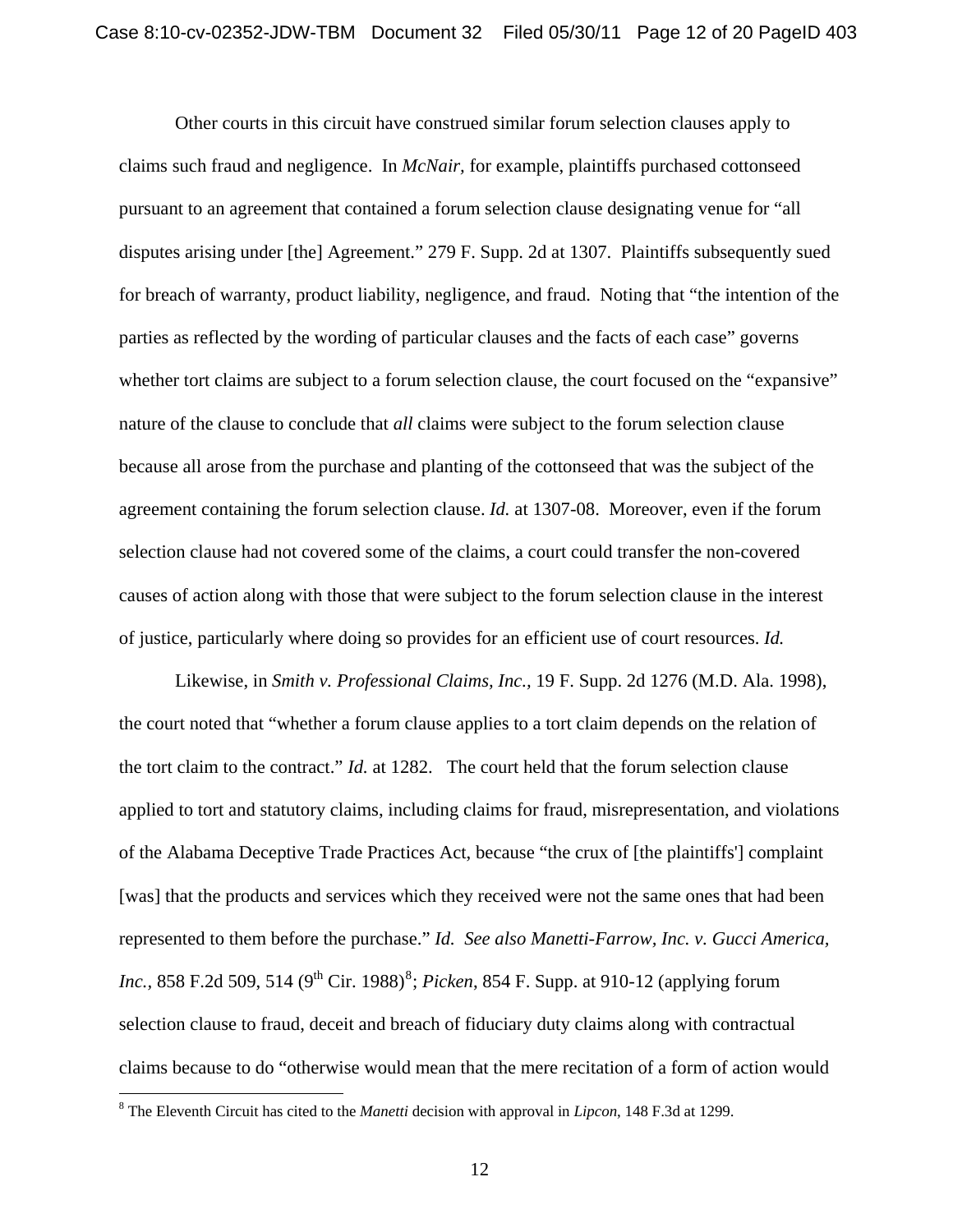dictate the enforceability of a forum selection clause. Such a restrictive reading would frustrate commercial reliance on such clauses which are encouraged.").

"Regardless of the labels used, [Davis'] allegations reference and relate to the terms and scope of the [Terms]." *Pods, Inc.,* 2006 W.L. 1382099 at \*2. Because public policy dictates that forum selection clauses should be enforced, they should not be defeated merely by attempts at artful pleading. *See Pods, Inc.,* 2006 W.L. 1382099 at \*2 n. 2. All of Davis' claims arise out of the Avvo.com website and all fall squarely within the Terms, regardless of the individual theories of liability in which they are wrapped. Whether currently denominated as "false advertising," "misappropriation," or "unfair trade practices," all of these claims directly arise out of the information collected by and published on Avvo.com and these facts are unchanged by Davis' expression of "buyer's remorse" in belatedly "disavowing" the effect of his informed and voluntary acceptance of the Terms.

#### **B. The Forum Selection Clause Is Mandatory**

A forum selection clause is mandatory if it is clear, unequivocal and contains language of exclusivity. *See Global Satellite Comm'n Co. v. Starmill U.K. Ltd*., 378 F.3d 1269, 1272 (11th Cir. 2004). The forum selection clause, which states that the "Site terms and your use of the Site…" shall be governed by the laws of Washington and that the courts in King County, Washington shall be the exclusive venue for all litigation, is clearly "mandatory." (doc. 9, Exh. 8). Where a forum selection clause, as here, uses mandatory language such as "shall" and names a specific location with no ambiguity in the chosen forum, the forum selection clause is deemed mandatory and enforceable. *See Advanced Mktg. Int'l v. Morgan,* 2006 W.L. 1679219,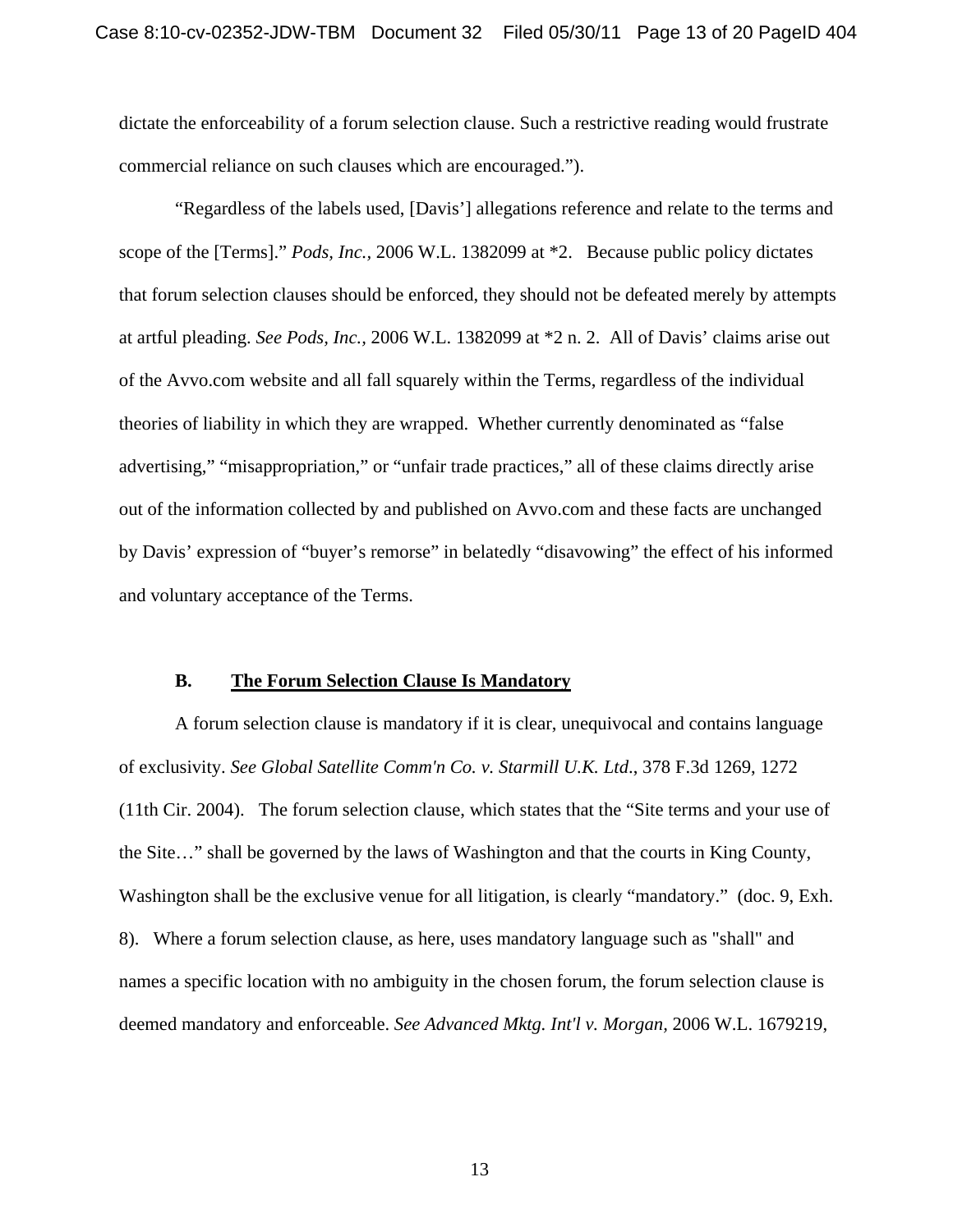\*3 (M.D. Fla. 2006). Under the forum selection clause, the only proper jurisdiction for litigation of these claims relating to Avvo.com is King County, Washington.

### **C. King County, Washington Is The Proper Venue for This Action**

Davis cannot argue reasonably that he will be deprived of his day in court if he is required to litigate in the agreed-upon venue of King County, Washington. *See Carnival Cruise Lines, Inc.,* 499 U.S. at 594-95 (inconvenience of trying case in one state versus another is insufficient to invalidate forum selection clause). Because the parties entered into a contract with a valid, enforceable and mandatory provision requiring any litigation to be instituted exclusively in the state or federal courts of King County, Washington, it is not unfair to expect Davis to abide by such provision. Avvo is incorporated in Washington and has its principal place of business in Seattle, Washington. (doc. 17, ¶¶2, 12). Pursuant to 28 U.S.C.  $§1391(a)(1)$ , in a diversity action, venue is properly laid in "a judicial district in which any defendant resides, if all defendants reside in the same state." 28 U.S.C. §1391(a)(1)*.* The Western District of Washington is a proper venue for this case.

#### **D. Washington Is a Reasonable And Fair Forum for This Litigation**

 As noted earlier, enforcement of the forum selection clause is reasonable because it encourages parties to honor their contractual obligations and promotes the use of forum selection clauses to spare time and expense to determine the proper forum. *See, e.g., In re Ricoh Corp.,* 870 F.2d at 573; *Carnival Cruise Lines, Inc.,* 499 U.S. at 594-95. When a forum selection clause is involved, Section 1404(a) "encompasses consideration of the parties' private expression of their venue preferences." *Stewart Org., Inc.,* 487 U.S. at 28-29. The Court,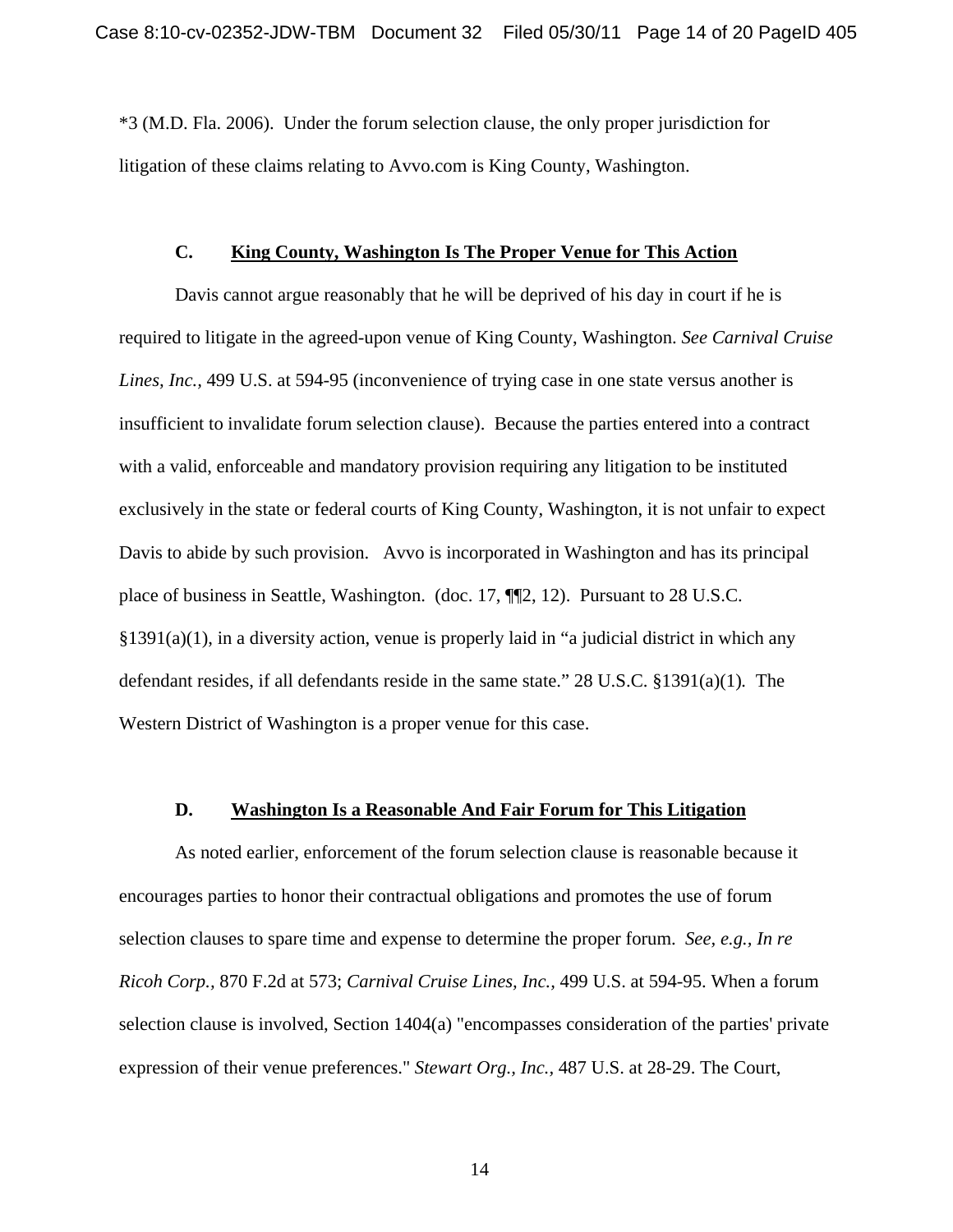therefore, focuses on "the convenience of a [Washington] forum given the *parties' expressed preference for that venue." In re Ricoh Corp.,* 870 F.2d at 573 (emphasis added). As detailed below, the occurrences allegedly giving rise to Davis' claims took place primarily in Washington, the key witnesses and evidence are located in Washington, and all or most of the relevant documents are located in Washington. (doc. 17 at ¶¶12-18). The Western District of Washington clearly has a substantial connection to this dispute, making it an entirely appropriate and reasonable venue.

#### **E. Private Interests Favor Transfer**

Litigating this matter in Florida would place a significant, and wholly unnecessary, strain on many of Avvo's officers and employees and cause a major disruption in Avvo's business. (doc. 17 at ¶19). It is this very strain - of being required to litigate claims in any distant venue in which a disgruntled website visitor resides - that motivates online businesses, such as Avvo, to incorporate enforceable forum selection clauses in their website terms of use and Davis cannot demonstrate a legitimate reason for the Court to disregard such provision in this matter. (doc. 17 at ¶¶19-20, 23).

All of Avvo's officers, senior executives and relevant employees are employed at its headquarters in Seattle, Washington, including those responsible for corporate policies, such as the types of publicly available information gathered by Avvo.com and procedures and rules applicable to "claiming" profiles, as well as employees responsible for developing, programming, updating, monitoring and maintaining of Avvo.com, responding to inquiries or complaints regarding Avvo.com, and/or developing, creating and evolving the mathematical formulate used to create attorney "ratings" and other Avvo.com features. (doc. 17 at ¶¶13, 14).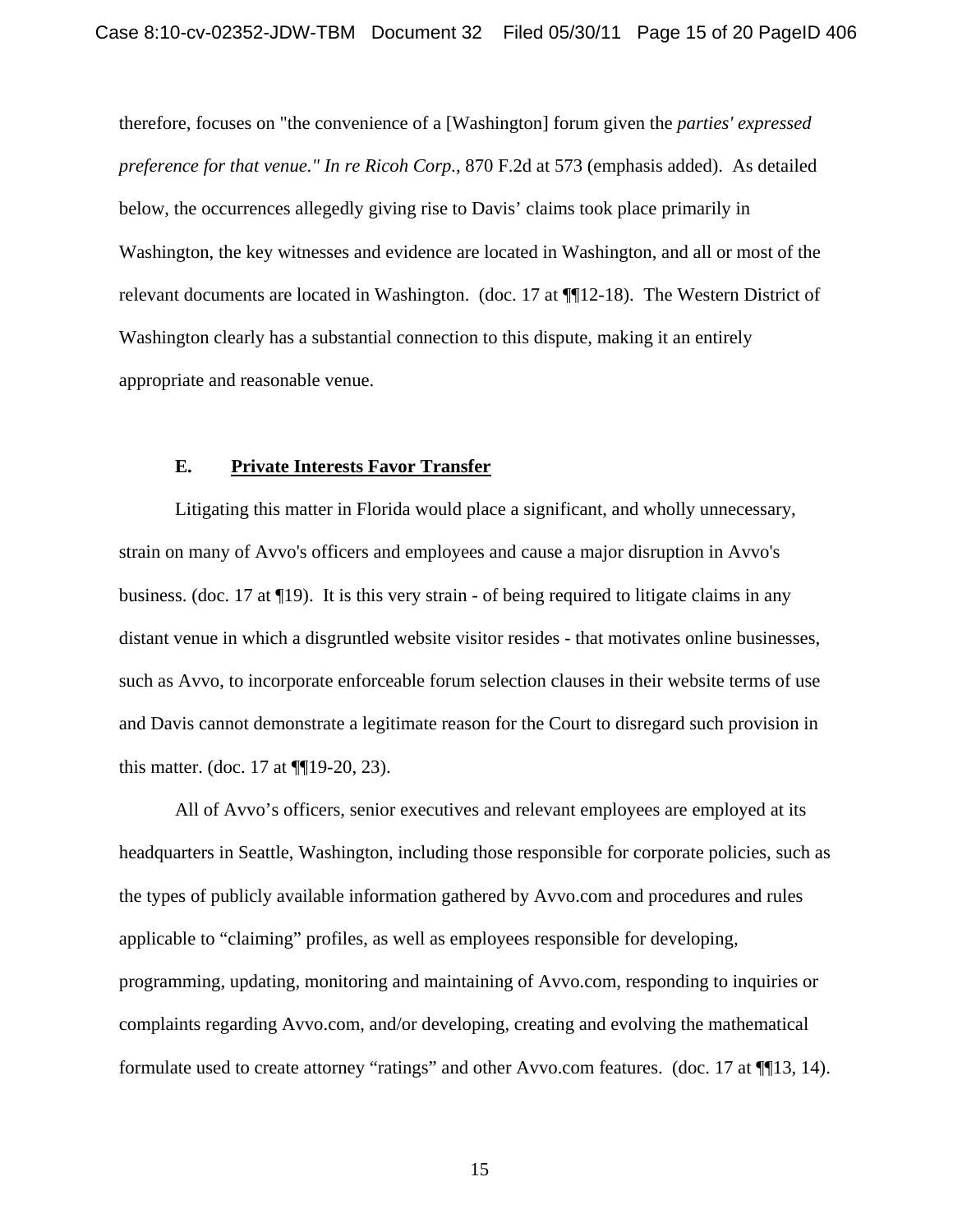All Avvo's personnel who had any involvement with Davis during the relevant time periods, and/or otherwise have knowledge of facts relevant to this dispute, including any alleged wrongful "intent," work at the Washington headquarters and principal place of business. (doc. 17 at  $\P$ [21, 22).

The relative ease of access to sources of proof, including the location of relevant documentation and records regarding Davis' claims, also favors transfer to Washington. All documents and files relating to Avvo, its business and Avvo.com, both paper and electronic, are located and maintained in Seattle. (doc. 17 at  $\P$ 15). The primary servers for Avvo.com are located in, and controlled from, Washington. (doc. 17 at ¶16). All of Avvo's accounting takes place in Seattle. (doc. 17 at ¶17). *See, e.g., Gould v. National Life Ins. Co.,* 990 F. Supp. 1354, 1359 (M.D. Ala. 1998) (transferring case to state where the defendant had its principal place of business and where corporate officers would be key witnesses in a fraud case).

## **F. Public Interest Factors Favor Transfer**

The public interest factors, including the interest in having the trial in a district of the state whose law is to govern the case, the unfairness of imposing jury duty on citizens in an unrelated forum, and the relative congestion of court dockets, also favor transfer. *See E-One, Inc. v. R. Cushman & Assoc.,* 2006 W.L. 2599130, \*3 (M.D. Fla. 2006); *Chierchia v. Treasure Cay Servs.,* 738 F. Supp. 1386, 1388 (S.D. Fla. 1990). The claims asserted by Davis in this case are governed by Washington law. *See supra.* While this Court is clearly capable of construing Washington law, federal courts in Washington engage in that exercise with far greater frequency and, thus, can fairly be expected to have developed some expertise in that area.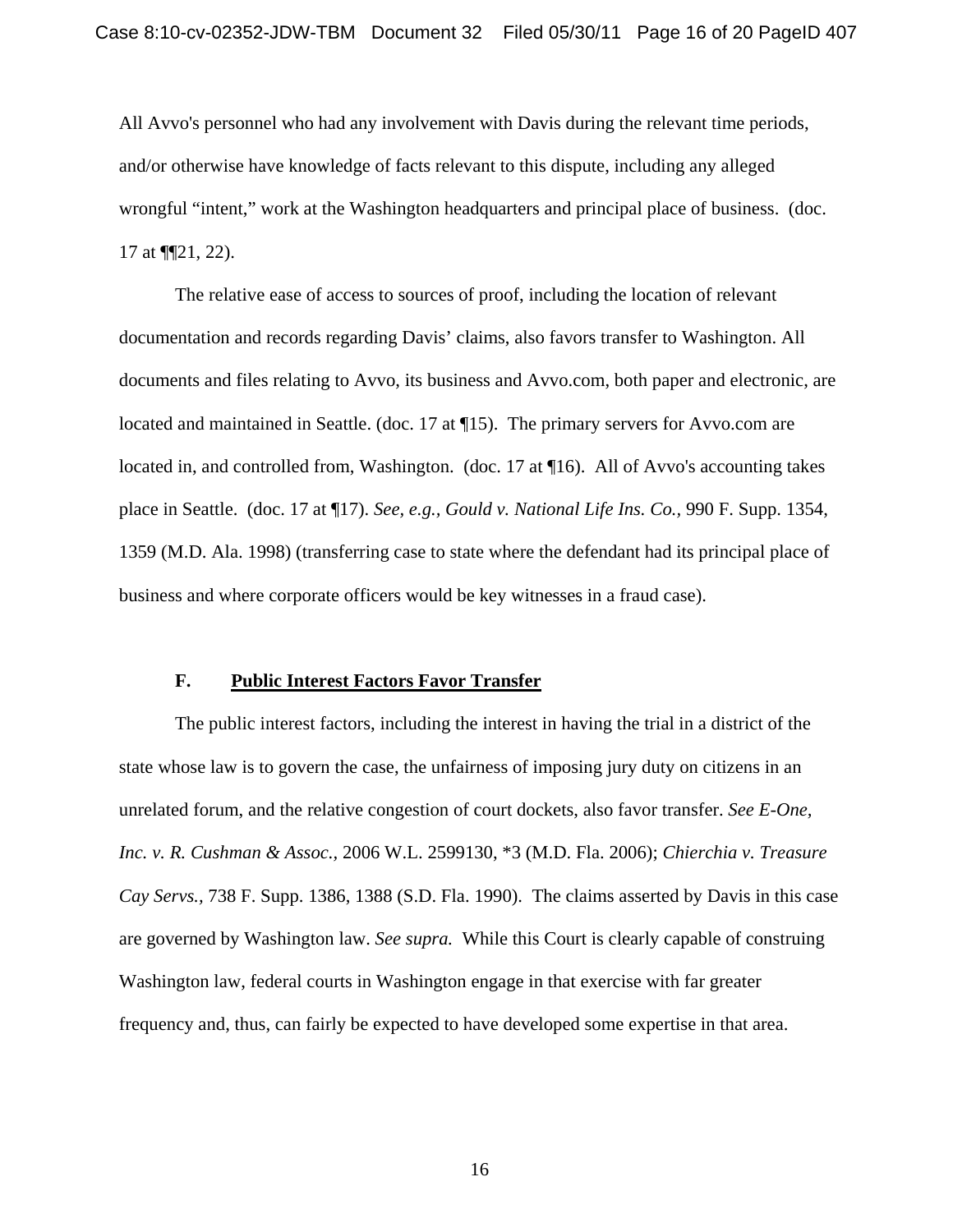Moreover, "enforcement of valid forum-selection clauses, bargained for by the parties, protects their legitimate expectations and furthers vital interests of the justice system," thus contributing to the interests of justice in this matter. *See Stewart,* 487 U.S. at 33 (Kennedy, J., concurring). As this Court has recognized, "forum selection clauses are broadly construed to effectuate an orderly and efficient resolution of all claims arising between the parties to a contract and to promote enforcement of those clauses consistent with the parties' intent." *Pods, Inc.,* 2006 W.L. 1382099 at \*2. Public policy favors the enforcement of contracts. *Id.* at 1382099, \*4 (citing *In re Ricoh Corp.,* 870 F.2d at 573).

Finally, as this Court no doubt is acutely aware, the docket for the Middle District of Florida is one of the busiest dockets in the federal civil judicial system. According to the 2010 Annual Report of the Director of the Administrative Office of the United States Courts, the Middle District of Florida had the third  $(3<sup>rd</sup>)$  most congested federal district court docket of the ninety-four ([9](#page-11-0)4) districts in the United States.<sup>9</sup> The public interest favors transfer to the Western District of Washington, King County Division.

## **G. Davis Cannot Show That The Selected Venue Is "Sufficiently Inconvenient"**

As discussed above, Davis bears the heavy burden of persuasion that Washington, the contractually agreed-upon forum, "is sufficiently inconvenient" to justify retention of the dispute. *See In re Ricoh Corp.,* 870 F.2d at 573. To do so, Davis must demonstrate that proceeding with the case in Washington would impose such grave difficulty and inconvenience that, for all practical purposes, Davis would be deprived of his day in court. *Id.* He cannot satisfy this burden.

<u>.</u>

<sup>9</sup> *See* <http://www.uscourts.gov/uscourts/Statistics/JudicialBusiness/2010/appendices/C00Sep10.pdf>.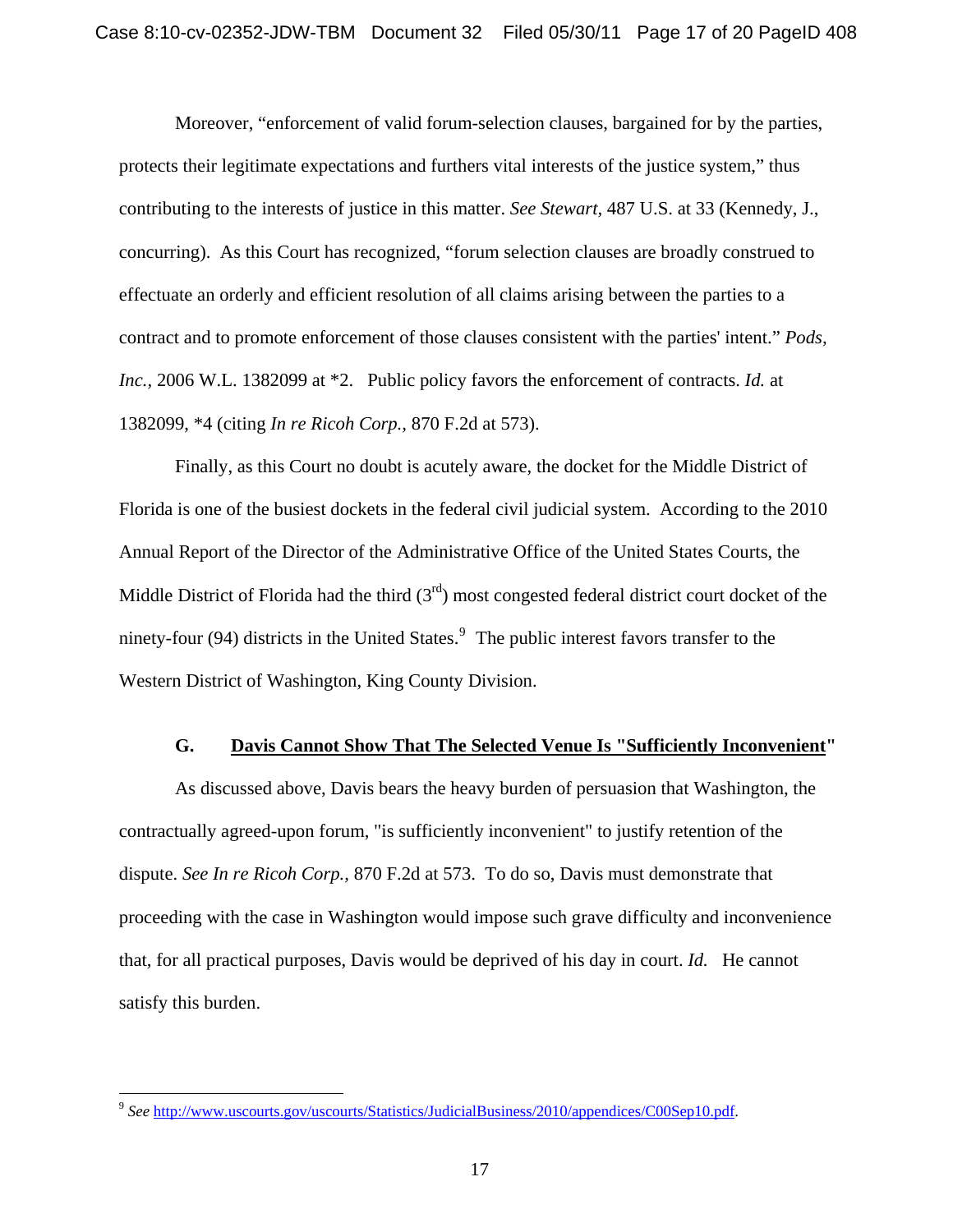Specifically, Davis cannot proffer sufficient facts to demonstrate such "grave difficulty and inconvenience that, for all practical purposes, [he] would be deprived of [his] day in court" by proceeding in the Western District of Washington. *See P & S Bus. Machines, Inc.,* 331 F.3d at 807. *Accord M/S Bremen,* 407 U.S. at 10. Although Washington may be an inconvenient forum for Davis, Florida is no less inconvenient for Avvo. (doc. 17 at ¶¶18, 23); *Ortho-Med, Inc. v. Micro-Aire Surgical Instruments,* 1993 W.L. 560528, \*3 (M.D. Fla. 1993) (defendant's inconvenience is considered in enforcing contractually selected forum); *see XR Co. v. Block & Balestri, P.C.,* 44 F. Supp. 2d 1296, 1300 (S.D. Fla. 1999) (plaintiff did not carry burden of showing that Texas was more inconvenient than Florida when defendants resided in Dallas); *Smith,* 19 F. Supp. 2d at 1280-81 (forum selection clause was fundamentally fair to plaintiff where selected forum was state of defendant's principal place of business). Davis cannot point to "concrete facts mitigating against a change of venue other than the expense and inconvenience that will be occasioned on [Davis] and [his] witnesses if the forum selection clause is enforced." *Pods, Inc., 2006* W.L. 1382099 at \*4.

While it may be more expensive and inconvenient for Davis to litigate this case in Washington, keeping this case in Tampa will not eliminate all inconvenience to Davis. He still is likely to be required to travel to Washington for depositions of various witnesses, because Avvo is not required to produce all potential witnesses in Tampa. Besides, the financial difficulty that Davis "might have in litigating in the selected forum is not a sufficient ground by itself for refusal to enforce a valid forum selection clause," *P&S Bus. Machs., Inc.,* 331 F.3d at 806; *see also Carnival Cruise Lines, Inc.,* 499 U.S. at 594-95 (rejecting argument that plaintiffs were physically and financially incapable of litigating in the agreed upon forum); *Moses v. Business Card Exp., Inc.,* 929 F.2d 1131, 1138-39 (6th Cir. 1991) (enforcing forum selection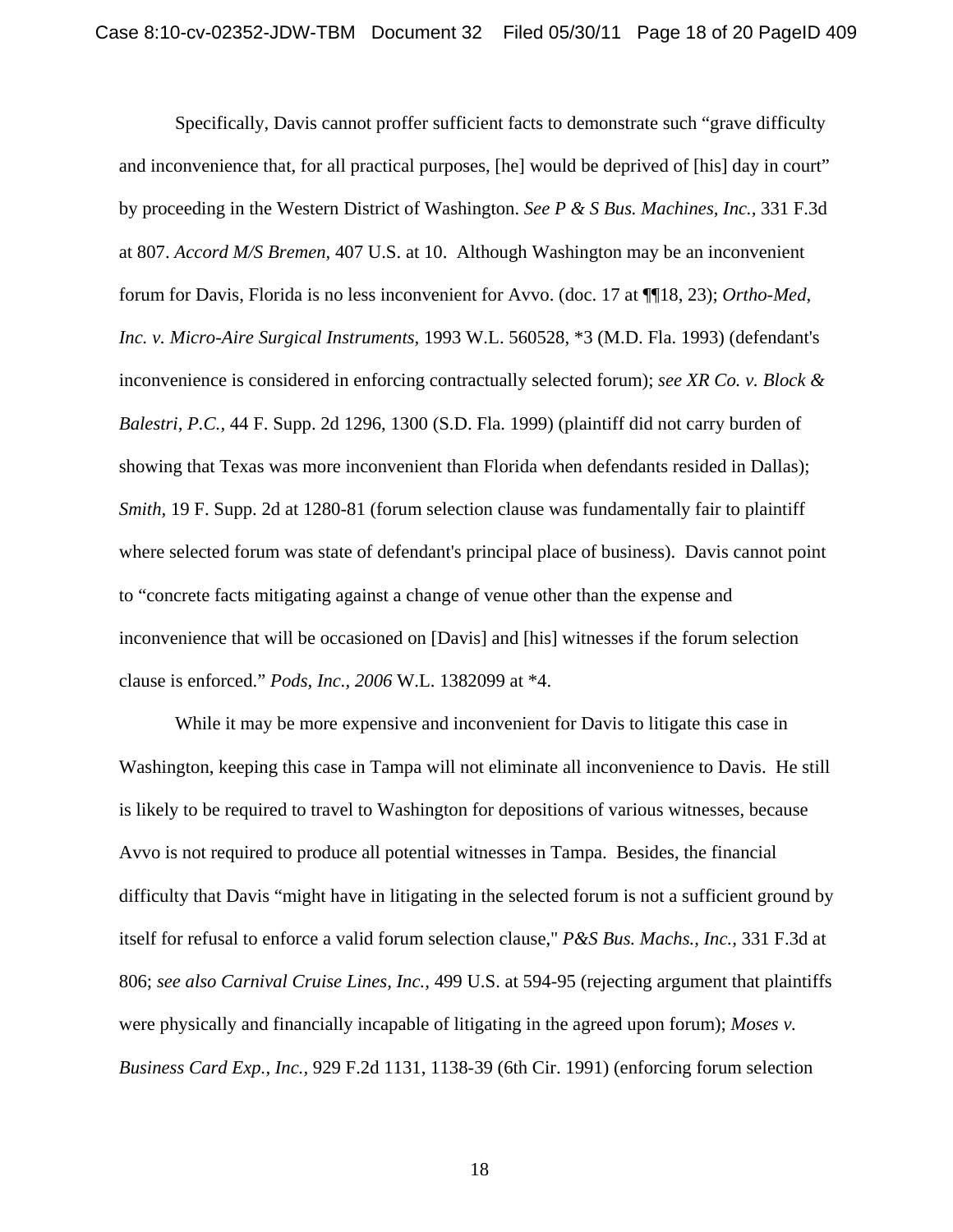clause despite claims of economic disparity and financial hardship); *i9 Sports Corp.,* 2010 W.L. 4595666 at \*2; *Murray*, 2006 W.L. 1529540 at \*2. Of course, Avvo will incur substantially greater expense and inconvenience by further litigation in Florida, particularly because virtually all of the relevant evidence, documents and witnesses are located in Washington. (doc. 17 at ¶¶11-19, 21-23). Davis simply cannot demonstrate sufficient inconvenience to justify abrogating the parties' contractual expectations.

### **CONCLUSION**

Davis cannot show that the forum selection clause is unenforceable or that Washington is a sufficiently inconvenient forum to justify retention of this case in Florida. In accordance with the presumption of validity accorded to forum selection clauses and the absence of the "exceptional circumstances" that would warrant ignoring the parties' agreement, Avvo respectfully submits that this Court should transfer this case to the contractually agreed-upon forum.

WHEREFORE, Defendant Avvo, Inc., pursuant to 28 U.S.C. § 1404(a), again respectfully requests that the Court transfer this case to the United States District Court for the Western District of Washington, King County Division, and grant all such other and further relief to which Avvo justly may be entitled.